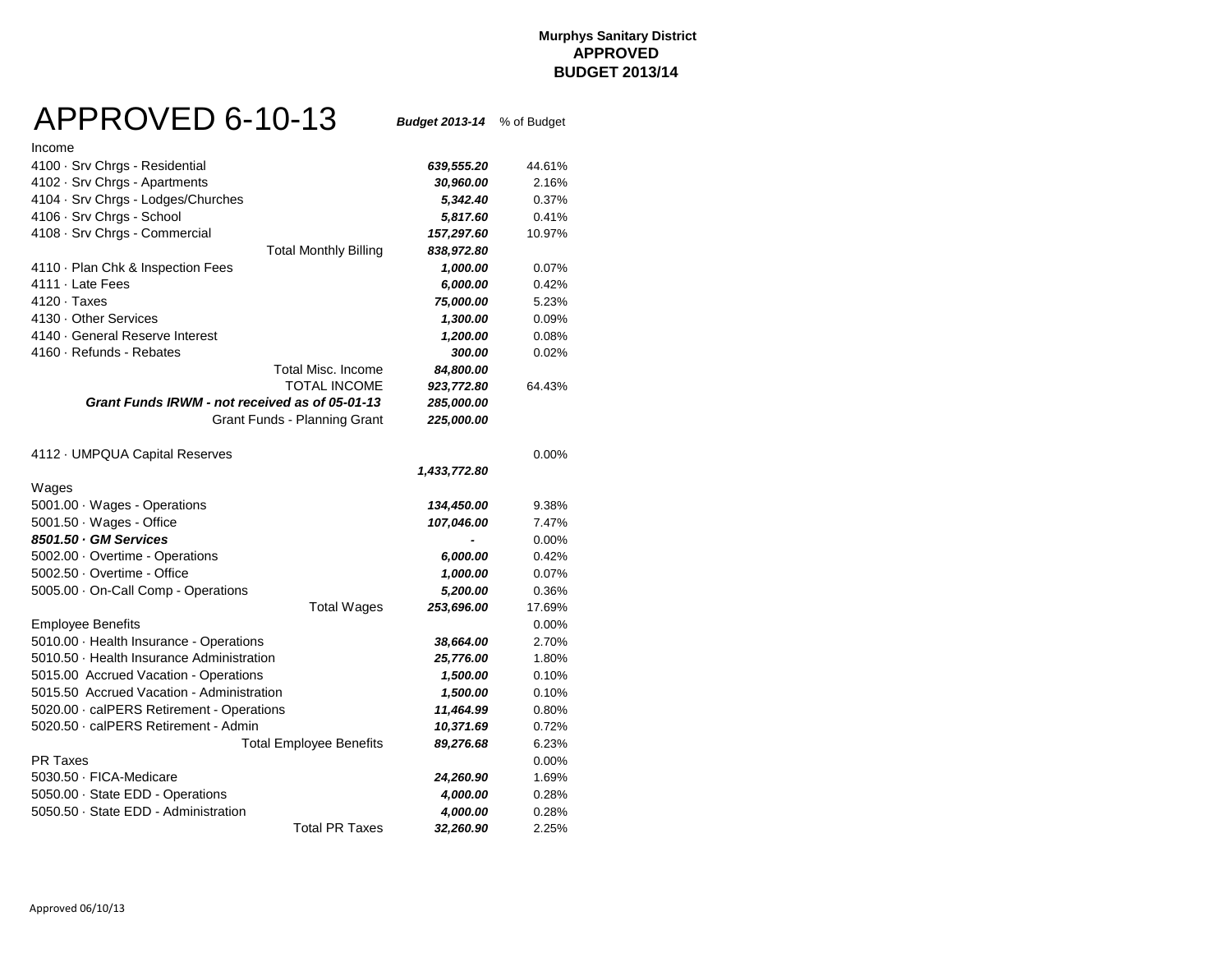## APPROVED 6-10-13 *Budget 2013-14* % of Budget

| Workman's Comp                                  |            | $0.00\%$ |
|-------------------------------------------------|------------|----------|
| 5040.00 · Workers Compensation - Operation      | 19,056.10  | 1.33%    |
| 5040.50 Workers Comp. - Administration          | 388.90     | 0.03%    |
| Total Workman's Comp                            | 19,445.00  | 1.36%    |
| <b>TOTAL EMPLOYEE</b>                           | 394,678.58 | 27.53%   |
| <b>OPERATIONS - Maint &amp; Repairs - Other</b> |            |          |
| 6001.10 · R&M - Collection - Video recording    | 28,000.00  | 1.95%    |
| 6001.20 · R&M - Treatment                       | 9,000.00   | 0.63%    |
| 6002.40 - R&M - Truck                           | 2,000.00   | 0.14%    |
| 6003.40 · R&M - Tractor                         | 2,000.00   | 0.14%    |
| 6004.40 · R&M - Elect eel                       | 200.00     | 0.01%    |
| 6005.40 · R&M - Hydro Equipment                 | 1,000.00   | 0.07%    |
| 6006.40 · R&M - Sml Tools & Equipment           | 3,066.00   | 0.21%    |
| Total Maint & Repairs - Other                   | 45,266.00  | 3.16%    |
| <b>OPERATIONS - Supplies</b>                    |            |          |
| 6010.10 · Equipment Rental - Collections        | 750.00     | 0.05%    |
| 6010.20 · Equipment Rental - Treatment          | 750.00     | 0.05%    |
| 6011.00 · Gas-Oil-Fuel                          | 9,000.00   | 0.63%    |
| 6011.40 Gas-Oil-Fuel - Equipment                | 2,000.00   | 0.14%    |
| 6012.10 · Supplies - Collection                 | 2,000.00   | 0.14%    |
| 6012.20 · Supplies - Treatment                  | 30,000.00  | 2.09%    |
| 6013.10 · Safety Supplies - Collection          | 950.00     | 0.07%    |
| 6013.20 · Safety Supplies - Treatment           | 950.00     | 0.07%    |
| 6014.00 · Small tools - Equipment               | 3,000.00   | 0.21%    |
| <b>Total Supplies</b>                           | 49,400.00  | 3.45%    |
|                                                 |            |          |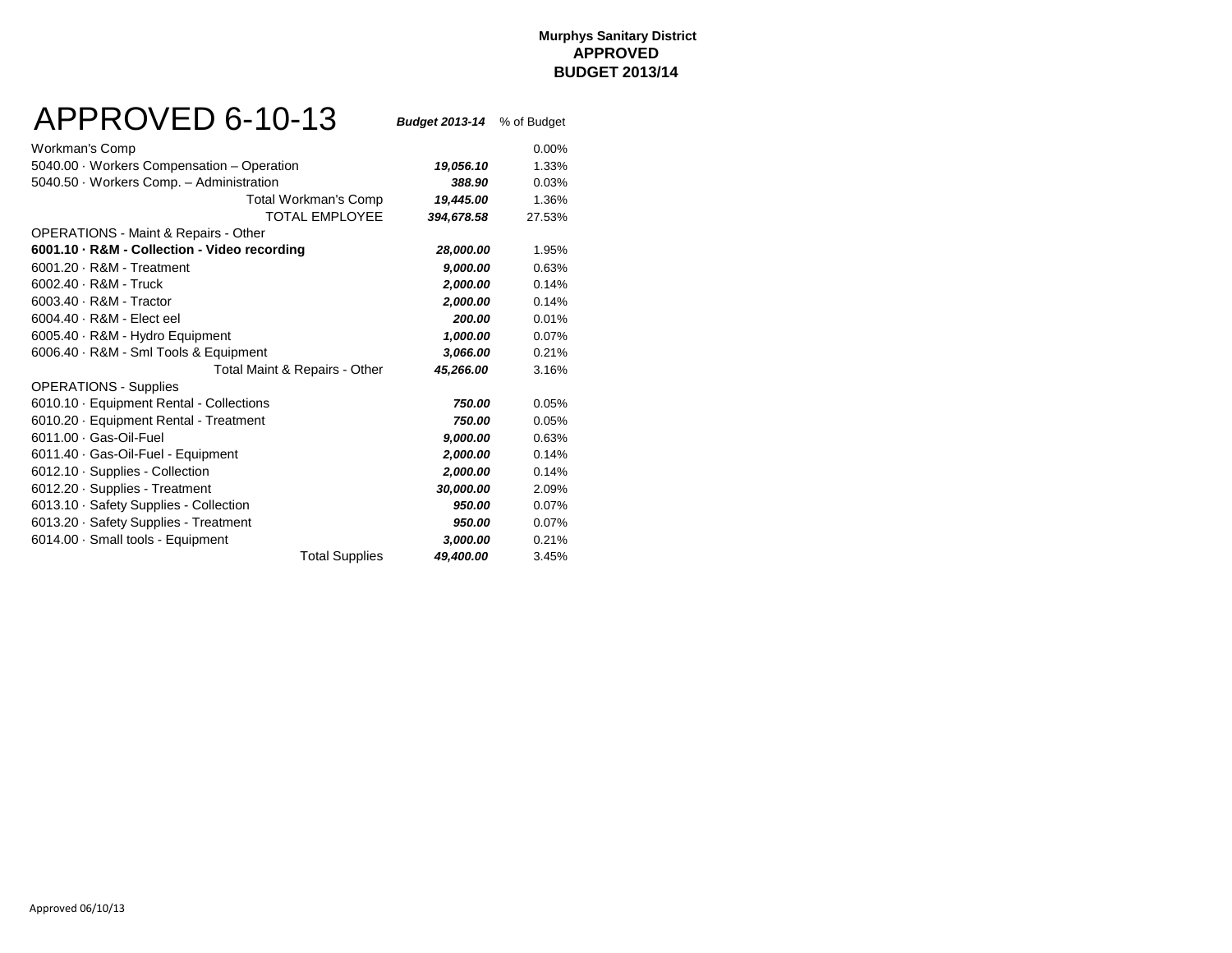### **Murphys Sanitary District APPROVED BUDGET 2013/14**

# APPROVED 6-10-13 *Budget 2013-14* % of Budget

| <b>OPERATIONS - Utilities</b>                              |           |       |
|------------------------------------------------------------|-----------|-------|
| 6021.10 · Electric - Water                                 | 2,500.00  | 0.17% |
| 6021.20 · Electric - Water                                 | 19,000.00 | 1.33% |
| 6022.00 · Telephone                                        | 3,000.00  | 0.21% |
| <b>Total Utilities</b>                                     | 24,500.00 | 1.71% |
| OPERATIONS - Other                                         |           |       |
| 6031.20 · Education Operations                             | 3,000.00  | 0.21% |
| 6032.20 · Research - Monitoring                            | 39,200.00 | 2.73% |
| 6033.00 - Answering Service                                | 1,224.00  | 0.09% |
| 6034.10 · Alarm - Collection                               |           | 0.00% |
| 6034.00 · Alarm\Security - Treatment - Collection - Office | 3,000.00  | 0.21% |
| 6036.00 · Bio solids Management                            | 15,000.00 | 1.05% |
| <b>Total Other</b>                                         | 61,424.00 | 4.28% |
| ADMINISTRATION - Rents - Leases                            |           |       |
| 7050.10 · Rents & Leases - Collection                      | 720.00    | 0.05% |
| 7050.50 · Rents & Leases                                   | 9,000.00  | 0.63% |
| <b>Total Rents - Leases</b>                                | 9,720.00  | 0.68% |
| <b>ADMINISTRATIVE - Supplies</b>                           |           |       |
| 7011.00 · Office Supplies - Operations                     | 1,000.00  | 0.07% |
| 7011.50 · Office Supplies - Admin                          | 5,000.00  | 0.35% |
| 7012.50 · Postage                                          | 4,200.00  | 0.29% |
| 7013.50 · Printing                                         | 2,200.00  | 0.15% |
| 7014.00 · Publications - Operations                        | 1,000.00  | 0.07% |
| 7015.50 Office Equipment - Software                        | 3,185.00  | 0.22% |
| <b>Total Supplies</b>                                      | 16,585.00 | 1.16% |
| <b>ADMINISTRATIVE - Utilities</b>                          |           |       |
| 7021.50 · Electric - Water                                 | 3,500.00  | 0.24% |
| 7022.50 · Telephone-Internet Access                        | 3,500.00  | 0.24% |
| <b>Total Utilities</b>                                     | 7,000.00  | 0.49% |
| <b>ADMINISTRATIVE - Other</b>                              |           |       |
| 7030.50 · Bank Charges                                     | 50.00     | 0.00% |
| 7031.50 · County Lien Costs -Mileage                       | 1,000.00  | 0.07% |
| 7033.50 · Leasehold Improvements                           | 0.00      | 0.00% |
| 7034.50 · Education                                        | 2,500.00  | 0.17% |
| 7035.50 Memberships                                        | 4,000.00  |       |
| 7036.50 Grant Application\Admin-IRWM Rwd 2 & Rwd 3.        | 65,000.00 | 4.53% |
| <b>Total Other</b>                                         | 72,550.00 | 5.06% |